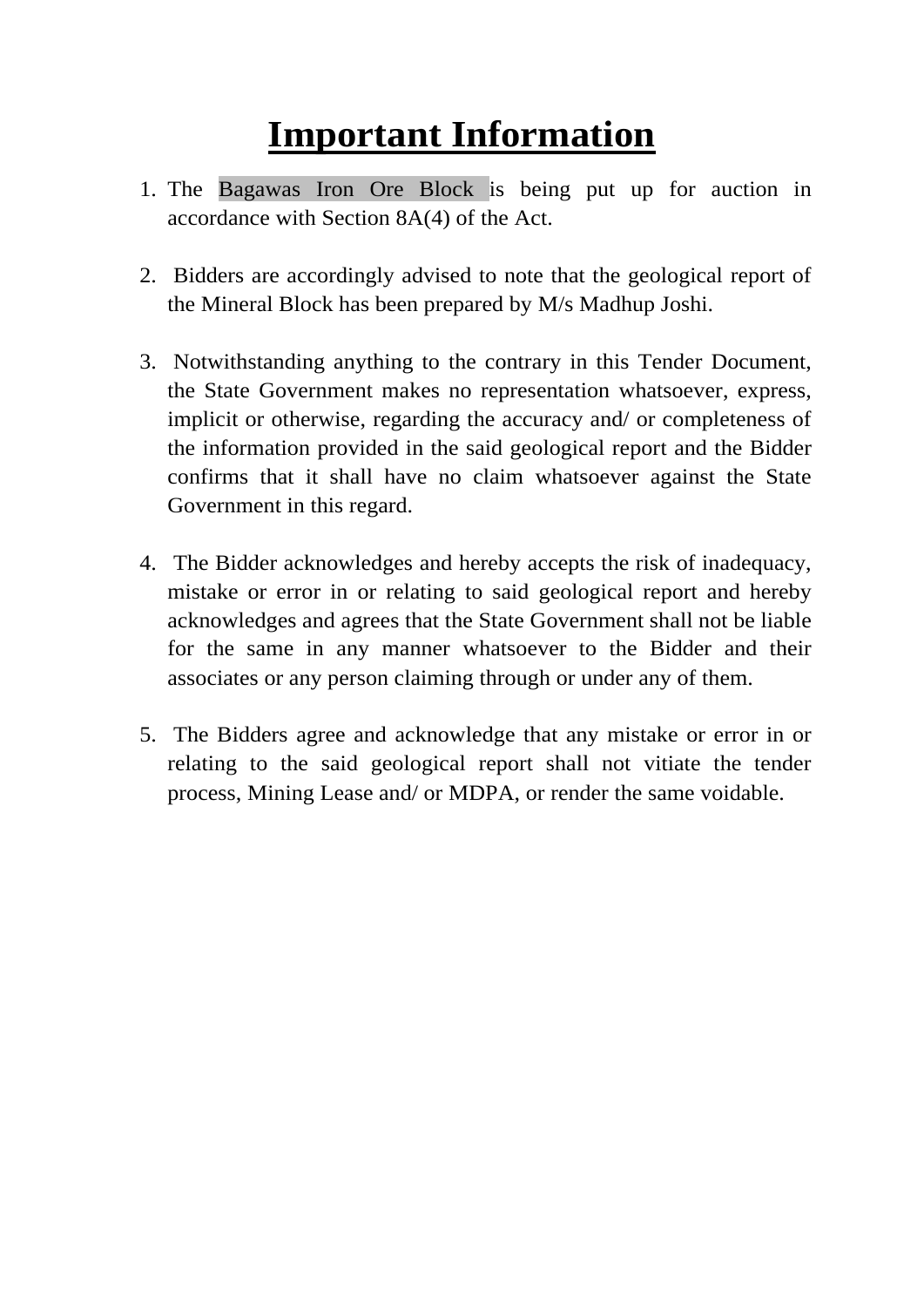## SUMMARY OF THE MINERAL BLOCKS

# PART A - GENERAL INFORMATION ABOUT MINERAL BLOCK

|    | <b>FEATURES</b>                               | <b>DETAILS</b>                                                                                                        |                                                                                                                                              |                                                                                                                                                                                          |  |
|----|-----------------------------------------------|-----------------------------------------------------------------------------------------------------------------------|----------------------------------------------------------------------------------------------------------------------------------------------|------------------------------------------------------------------------------------------------------------------------------------------------------------------------------------------|--|
| 1. | Location                                      | THE AREA IS LOCATED ABOUT VILLAGE BAGAWAS AND IS<br>SITUATED AT ABOUT 90 KM. FROM THE DISTRICT<br>HEADQUARTER JAIPUR. |                                                                                                                                              |                                                                                                                                                                                          |  |
|    | <b>Mineral Block</b>                          | IRON ORE BLOCK TEHSIL VIRATNAGAR DISTRICT JAIPUR,<br>RAJASTHAN.                                                       |                                                                                                                                              |                                                                                                                                                                                          |  |
|    | <b>CORNER POINTS</b><br>(LATITUDE, LONGITUDE) | Pillar<br>A<br>B<br>$\mathsf{C}$<br>D<br>E<br>F<br>G                                                                  | Latitude<br>27°24'43.04771<br>27°24'45.49255"<br>27°24'46.66515"<br>27°24'44.23964"<br>27°24'37.96128"<br>27°24'39.91326"<br>27°24'38.92273" | Lat. & Long. DGPS Coordinates (WGS-84)<br>Longitude<br>76°02'53.27133"<br>76°02'57.56869"<br>76°03'02.64328"<br>76°03'05.82730"<br>76°03'03.33827"<br>76°02'56.39424"<br>76°02'55.14046" |  |
|    |                                               |                                                                                                                       | Total area = $5.9266$ Hect.                                                                                                                  |                                                                                                                                                                                          |  |
|    | <b>VILLAGES</b>                               | <b>BAGAWAS</b>                                                                                                        |                                                                                                                                              |                                                                                                                                                                                          |  |
|    | TEHSIL/TALUKA                                 | <b>VIRATNAGAR</b>                                                                                                     |                                                                                                                                              |                                                                                                                                                                                          |  |
|    | <b>DISTRICT</b>                               | <b>JAIPUR</b>                                                                                                         |                                                                                                                                              |                                                                                                                                                                                          |  |
|    | <b>STATE</b>                                  | <b>RAJASTHAN</b>                                                                                                      |                                                                                                                                              |                                                                                                                                                                                          |  |
| 2. | AREA(HECTARES)                                | 5.9266 Hect.                                                                                                          |                                                                                                                                              |                                                                                                                                                                                          |  |
| 3. | <b>EXPLORATION</b>                            |                                                                                                                       |                                                                                                                                              |                                                                                                                                                                                          |  |
|    | <b>STATUS (G2/G3/G4 ETC.)</b>                 | G <sub>2</sub>                                                                                                        |                                                                                                                                              |                                                                                                                                                                                          |  |
|    | <b>EXPLORATION AGENCY</b>                     | of<br>Name<br>the Lessee<br>Address<br><b>District</b><br><b>State</b><br>Pin code<br>Mobile<br>Number<br>e-mail      | Shri Madhup Joshi<br>(Rajasthan)<br>Jaipur<br>Rajasthan<br>302016<br>+919829000037                                                           | B-242, Circular Road, Nehru Nagar, Jaipur                                                                                                                                                |  |
|    | TOTAL NUMBER OF BOREHOLES                     | bangangagroup@gmail.com<br>10 NOS. 326.5 M                                                                            |                                                                                                                                              |                                                                                                                                                                                          |  |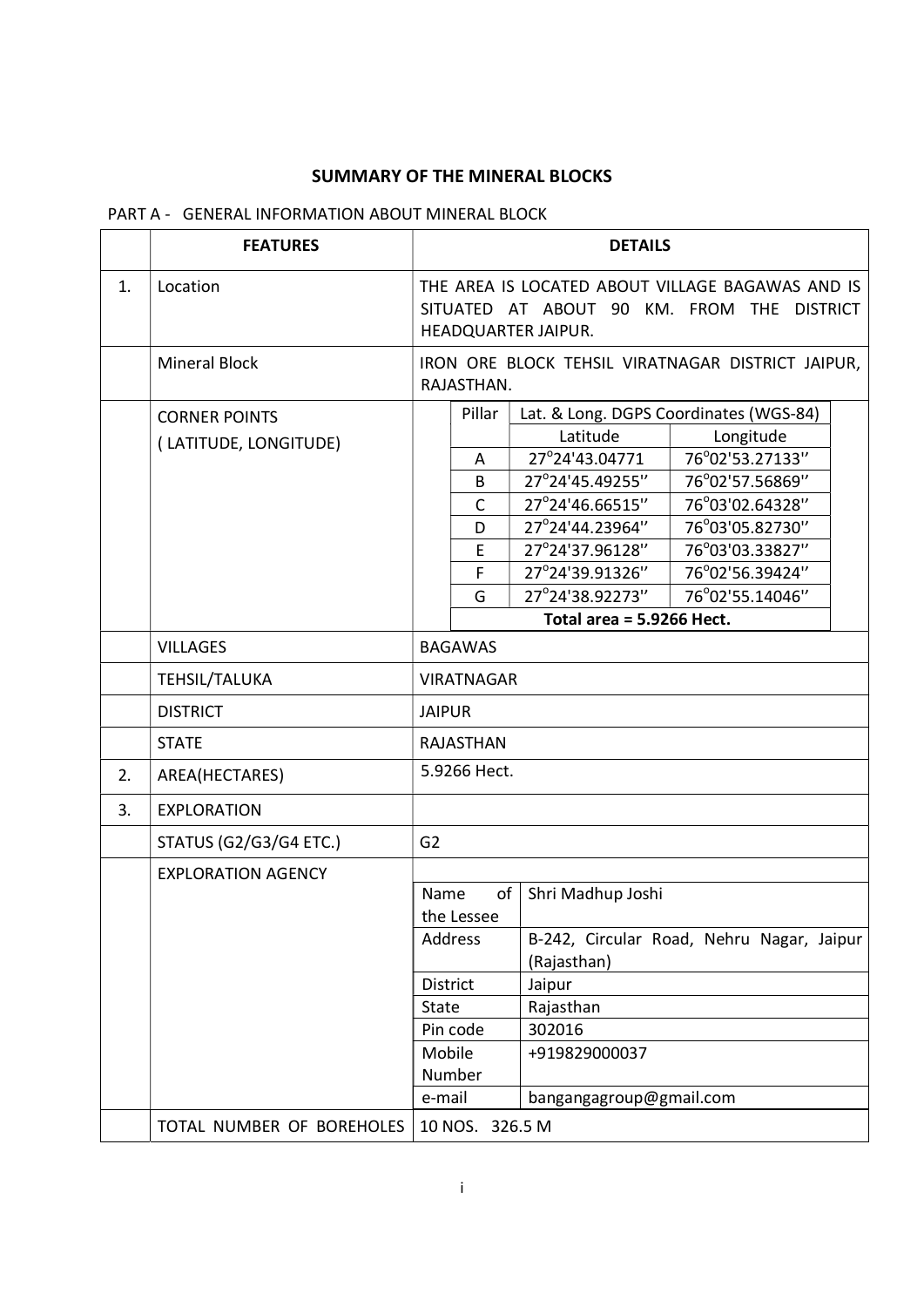|    | <b>WITH METERAGE</b>                                           |                                                                                                                                                                                                                                                                                                             |
|----|----------------------------------------------------------------|-------------------------------------------------------------------------------------------------------------------------------------------------------------------------------------------------------------------------------------------------------------------------------------------------------------|
|    | <b>BOREHOLE SPACING (DENSITY)</b>                              | INTERVAL OF 100 MTR TO 200 ALONG STRIKE DIRECTION                                                                                                                                                                                                                                                           |
| 4. | <b>QUANTITY</b><br><b>OF</b><br><b>MINERALS</b><br>(GRADEWISE) |                                                                                                                                                                                                                                                                                                             |
|    | <b>MINERAL</b>                                                 | <b>IRON ORE</b>                                                                                                                                                                                                                                                                                             |
|    | <b>TOTAL GEOLOGICAL RESOURCES</b>                              | TOTAL RESOURCES= 578847.555 TONES.                                                                                                                                                                                                                                                                          |
|    |                                                                | AFTER SUBMISSION OF GEOLOGICAL REPORT BY THE<br>LESSEE ON DATED 29.4.2019, THE PRODUCTION OF IRON<br>ORE FROM LEASE AREA: - 188530 TONES.                                                                                                                                                                   |
|    |                                                                | THEREFORE, THE BALANCE RESOURCES: - 390317.555<br><b>TONES</b>                                                                                                                                                                                                                                              |
| 5. | <b>MINERALISED ZONES</b>                                       |                                                                                                                                                                                                                                                                                                             |
|    | <b>NUMBER OF MINERAL ZONES</b>                                 | MAXIMUM NUMBERS OF ZONES ARE INTERSECTED IN THE<br>CENTRAL PART OF THE AREA I.E. ALONG THE BH-1, 1A AND<br>2 AND GRADUALLY PINCH OUT BOTH THE NE AND SW<br>DIRECTIONS. ALONG THE BH1 FIVE NUMBERS OF ZONES OF<br>VARYING THICKNESS ARE INTERSECTED WHEREAS FOUR<br>ZONES ARE INTERSECTED ALONG BH 1A AND 2. |
|    | TREND (DIP AND STRIKE)                                         | THE IRON ORE BODIES EXTENDS IN A DIRECTION OF NNE-<br>SSW DIPPING TOWARDS NW AT ABOUT 50 <sup>°</sup> TO 55 <sup>°</sup> .                                                                                                                                                                                  |
|    | <b>TOTAL THICKNESS</b>                                         | THICKNESS OF IRON ORE RANGING FROM 27 M TO 130 M<br>INCLUDING THE INTERCALATED WASTE.                                                                                                                                                                                                                       |
| 6. | <b>ACCESSIBILITY</b>                                           | BAGAWAS BLOCK LIES IN VIRATNAGAR TEHSIL, JAIPUR<br>DISTRICT. AREA IS WELL CONNECTED WITH NATIONAL<br>HIGHWAY NH-8 AND CONNECTS DELHI AND JAIPUR via<br>SHAHPURA. THE BLOCK IS CONNECTED BY STATE<br>HIGHWAY FROM SHAHPURA, WHICH ALSO CONNECTS THE<br><b>BLOCK WITH VIRATNAGAR TEHSIL.</b>                  |
|    | <b>NEAREST RAIL HEAD</b>                                       | <b>ALWAR</b>                                                                                                                                                                                                                                                                                                |
|    | <b>ROAD</b>                                                    | BAGAWAS BLOCK LIES IN VIRATNAGAR TEHSIL, JAIPUR<br>DISTRICT. AREA IS WELL CONNECTED WITH NATIONAL<br>HIGHWAY NH-8 AND CONNECTS DELHI AND JAIPUR via<br>SHAHPURA. THE BLOCK IS CONNECTED BY STATE<br>HIGHWAY FROM SHAHPURA, WHICH ALSO CONNECTS THE<br><b>BLOCK WITH VIRATNAGAR TEHSIL.</b>                  |
|    | <b>AIRPORT</b>                                                 | JAIPUR AIRPORT 90 KM FROM THE AREA                                                                                                                                                                                                                                                                          |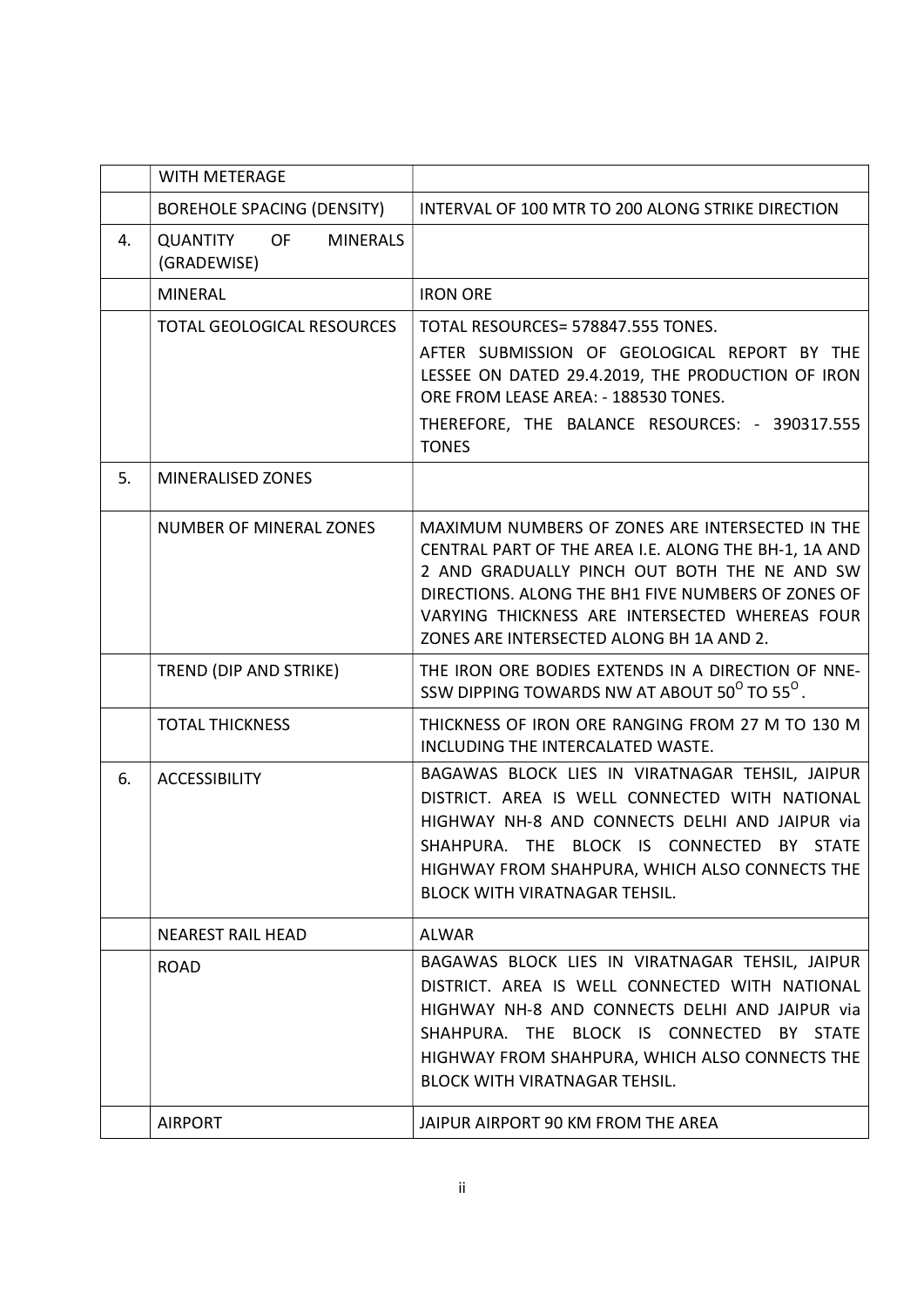| 7. | <b>HYDROGRAPHY</b>                                                      | THE WATER TABLE IN WELLS IS MORE THAN 25 MTR DEEP.                                                                                                                                                                                                                                                                                                                                                                                                                                                                                                                                                                                                                                                                                                                                                                                                               |  |
|----|-------------------------------------------------------------------------|------------------------------------------------------------------------------------------------------------------------------------------------------------------------------------------------------------------------------------------------------------------------------------------------------------------------------------------------------------------------------------------------------------------------------------------------------------------------------------------------------------------------------------------------------------------------------------------------------------------------------------------------------------------------------------------------------------------------------------------------------------------------------------------------------------------------------------------------------------------|--|
|    | <b>LOCAL</b><br><b>SURFACE</b><br><b>DRAINAGE</b><br>PATTERN (CHANNELS) | FEW SMALL EPHEMERAL STREAMS TRAVERSE THE AREA<br>AND FLOW TOWARDS SE.                                                                                                                                                                                                                                                                                                                                                                                                                                                                                                                                                                                                                                                                                                                                                                                            |  |
|    | RIVER / STREAMS                                                         | THERE IS NO PERENNIAL RIVER IN THE AREA.                                                                                                                                                                                                                                                                                                                                                                                                                                                                                                                                                                                                                                                                                                                                                                                                                         |  |
| 8. | <b>CLIMATE</b>                                                          | THE CLIMATE OF THIS AREA IS SEMI-ARID WITH MAXIMUM<br>TEMPERATURE IN SUMMER RISING UP TO 42 <sup>0</sup> -45 <sup>°</sup> C AND<br>MINIMUM TEMPERATURE REMAINING AROUND 0°C TO<br>1 <sup>°</sup> C IN WINTER AND THE AVERAGE RAINFALL IS AROUND<br>70 CM. PER ANNUM AND MOSTLY PRECIPITATES DURING<br>JULY TO MIDDLE OF SEPTEMBER. DUG WELLS ARE THE<br>MAIN SOURCES OF DRINKING WATER AND IRRIGATION.<br>OCCASIONAL WINDY STORMS ARE OBSERVED IN SUMMER.<br>THE SEMI-ARID DISTRICT RECEIVES NORMAL ANNUAL<br>RAINFALL OF 527MM (1901-71) WHILE AVERAGE ANNUAL<br>RAINFALL FOR THE LAST 30YEARS (1988-2018) IS 565MM.<br>OVER 90% OF TOTAL ANNUAL RAINFALL IS RECEIVED<br>DURING MONSOON. TOTAL ANNUAL POTENTIAL EVAPO-<br>TRASPIRATION IS 1744.7MM. THE COEFFICIENT OF<br>VARIATION IS MODERATE AT 32.6% INDICATING SLIGHTLY<br>UNRELIABLE PATTERN OF RAINFALL. |  |
|    | <b>MEAN ANNUAL RAINFALL</b>                                             | 450-550 MM                                                                                                                                                                                                                                                                                                                                                                                                                                                                                                                                                                                                                                                                                                                                                                                                                                                       |  |
|    | TEMPRATURES(DECEMBER)                                                   | TEMP. FALL UPTO 1°C                                                                                                                                                                                                                                                                                                                                                                                                                                                                                                                                                                                                                                                                                                                                                                                                                                              |  |
|    | TEMPRATURES(JUNE)                                                       | TEMP. RISES AS HIGH AS 45 DEGREE° C                                                                                                                                                                                                                                                                                                                                                                                                                                                                                                                                                                                                                                                                                                                                                                                                                              |  |
| 9. | <b>TOPOGRAPHY</b>                                                       | THE EXPLORED AREA FALLS ON MOUND<br>MOSTLY.<br>TOPOGRAPHICALLY, THE ISOLATED MOUND IS RAISING FOR<br>ABOUT 74 MTS FROM THE GROUND LEVEL, THE HIGHEST<br>CONTOUR IS OF 514 MTS AND THE GROUND LEVEL IS AT<br>440 MTS MSL.                                                                                                                                                                                                                                                                                                                                                                                                                                                                                                                                                                                                                                         |  |
|    | <b>TOPOSHEET NUMBER</b>                                                 | 54A/3                                                                                                                                                                                                                                                                                                                                                                                                                                                                                                                                                                                                                                                                                                                                                                                                                                                            |  |
|    | MORPHOLOGY OF THE AREA                                                  | THE EXPLORED AREA FALLS ON MOUND MOSTLY.                                                                                                                                                                                                                                                                                                                                                                                                                                                                                                                                                                                                                                                                                                                                                                                                                         |  |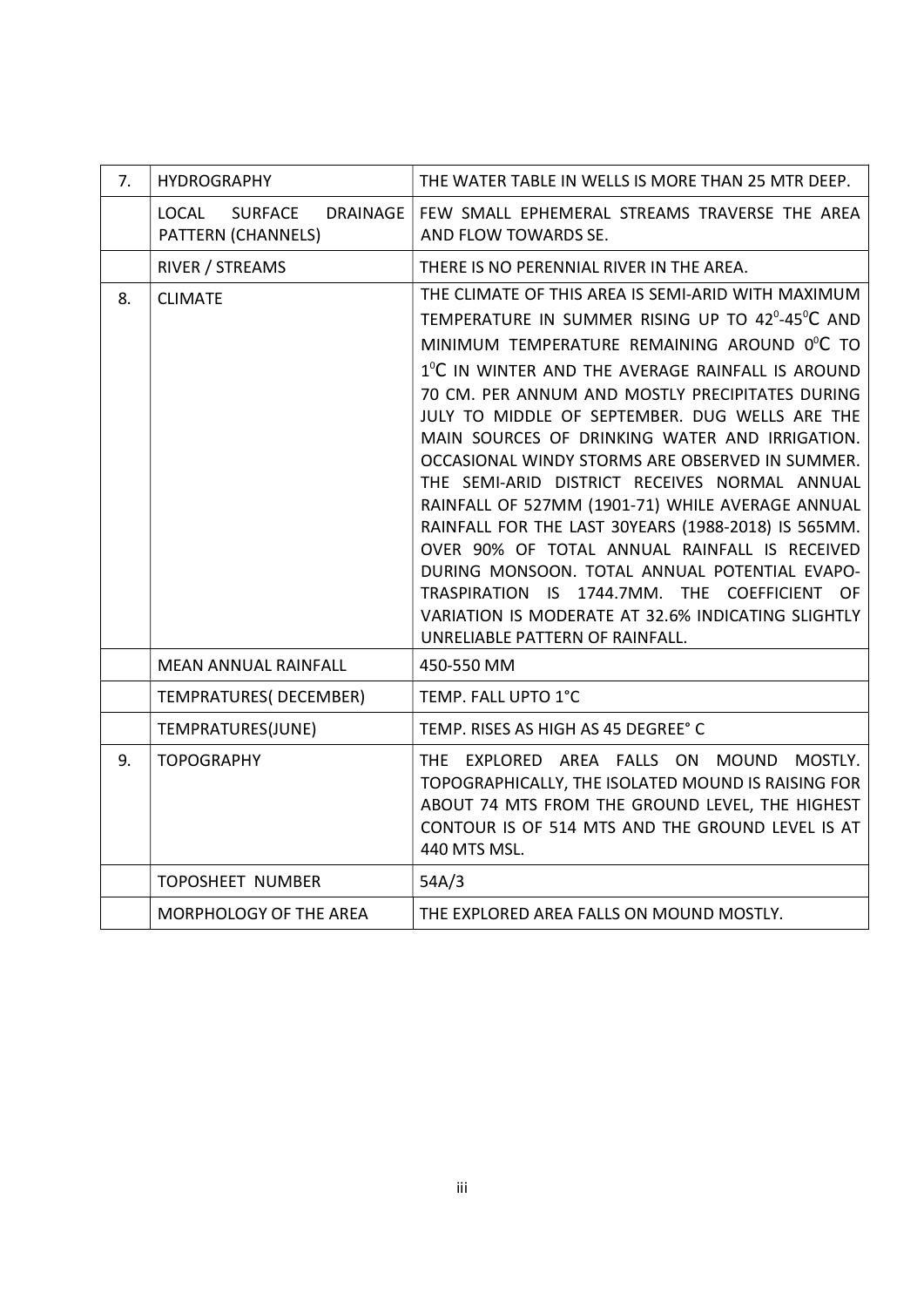## PART B – PARTICULARS OF STATUTORY LICENSES, PERMITS, PERMISSIONS, CONCESSIONS, APPROVALS AND CONSENTS RELATED TO MINING OPERATIONS

|     | <b>PARTICULARS</b>                                                                                                                                              | DETAILS/STATUS                                          |
|-----|-----------------------------------------------------------------------------------------------------------------------------------------------------------------|---------------------------------------------------------|
| 1.  | <b>FOREST CLEARANCE</b>                                                                                                                                         |                                                         |
| 2.  | WILD LIFE CLEARANCE (SANCTUARY, RESERVE OR<br><b>SPECIAL ZONE CLEARANCES)</b>                                                                                   |                                                         |
| 3.  | <b>ENVIRONMENT CLEARANCE</b>                                                                                                                                    |                                                         |
| 4.  | <b>MINING PLAN APPROVAL</b>                                                                                                                                     | IF REQUIRED, TO BE OBTAINED BY<br>THE SUCCESSFUL BIDDER |
| 5.  | <b>CONSENT TO ESTABLISH</b>                                                                                                                                     |                                                         |
| 6.  | <b>EXPLOSIVE LICENSE</b>                                                                                                                                        |                                                         |
| 7.  | PERMISSION FOR MINE OPENING                                                                                                                                     |                                                         |
| 8.  | PERMISSION OF INSTALLATION/TRIAL OPERATION OF<br><b>EQUIPMENT</b>                                                                                               |                                                         |
| 9.  | <b>GROUND WATER CLEARANCE (CENTRE/STATE)</b>                                                                                                                    |                                                         |
| 10. | <b>RAILWAY SIDING APPROVAL</b>                                                                                                                                  |                                                         |
| 11. | APPROVAL FOR DIESEL STORAGE                                                                                                                                     |                                                         |
| 12. | POWER LINE FROM STATE DISCOM                                                                                                                                    |                                                         |
| 13. | CLEARANCES RELATING TO WORK UNDER AN EXISTING<br><b>TRANSMISSION</b><br><b>SHIFTING</b><br><b>LINE</b><br>OR .<br>OF<br><b>THE</b><br><b>TRANSMISSION LINE.</b> |                                                         |
| 14. | <b>GRAMA SABHA CONSENT</b>                                                                                                                                      |                                                         |
| 15. | CLEARANCES TO<br>ANY<br><b>OTHER</b><br><b>START</b><br><b>MINING</b><br><b>OPERATION</b>                                                                       |                                                         |